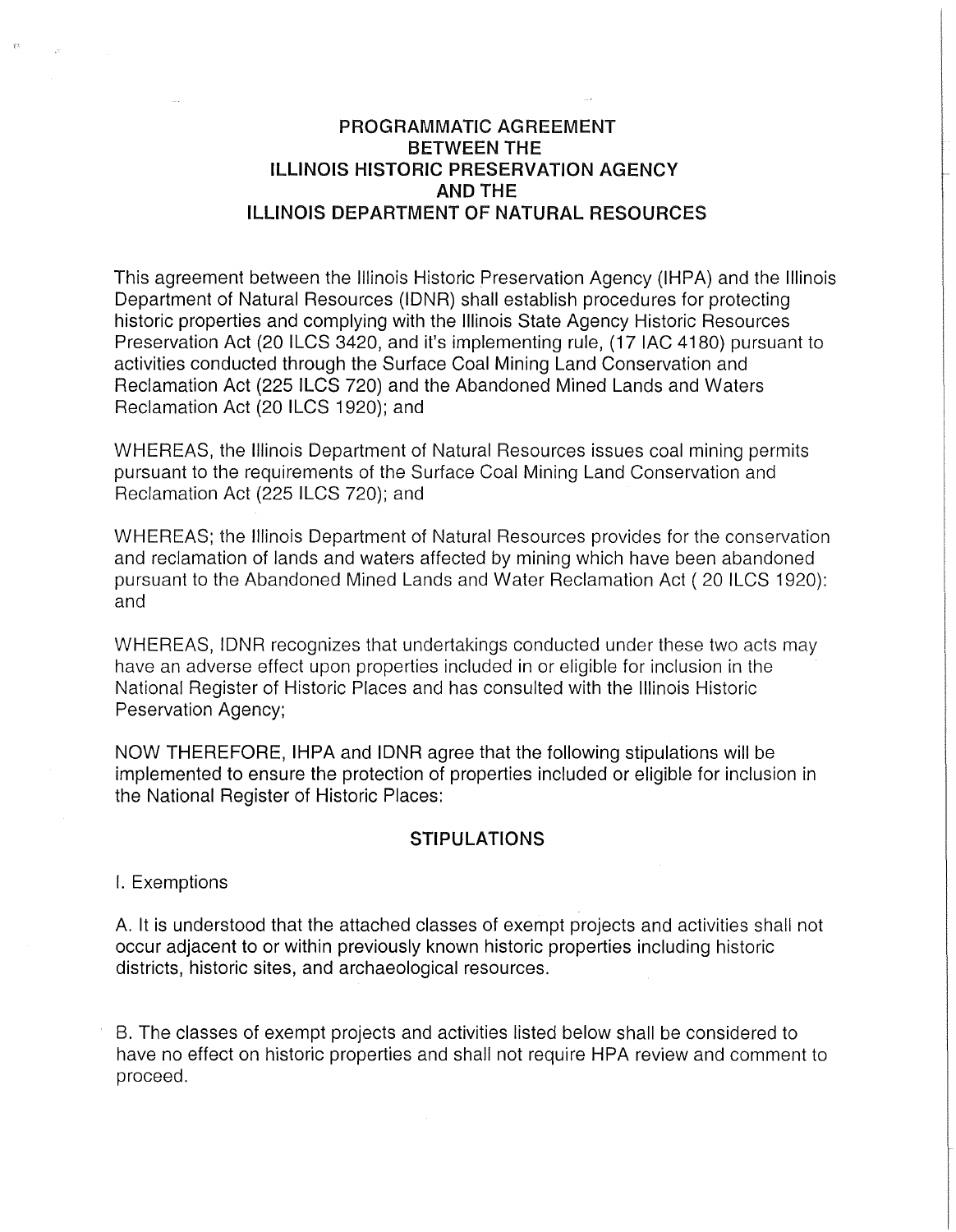1. Areas previously disturbed by surface mining and mine refuse disposal.

2. Land impacted by planned subsidence which will not be inundated by water.

3. Incidental boundary revisions, up to 5 acres, to existing permits with similar geographic settings where no National Register eligible listed sites were found in previous surveys.

4. Filling and sealing shafts.

5. Highwall, embankments and refuse projects utilizing disturbed spoil material or pre-approved borrow.

6. Flood control projects that involve drainage control with rip-rap on previously disturbed lands and culvert replacement. No historic structures will be affected.

7. Guardrail installation

8. Removal of redeposited mine sediment on land adjacent to mine.

9. Water-treatment projects within previously disturbed lands or restricted to water.

10. Remedial projects.

11. Land disturbances, including but not limited to off-site borrow and grading high walls, 5 acres or less.

12. Emergency filling and sealing pit subsidence in rural areas where historic properties are not effected.

13. Emergency filling and sealing pit subsidence projects in urban areas where the intent is to stabilize structures to ensure protection of property.

14. Shadow areas in which there will be no surface disturbance.

C. IDNR has and will continue to have personnel who meet, at a minimum the Secretary of the Interior's Professional Qualification Standards (48 FR 44738-9) who shall be responsible for reviewing the projects or activities permitted under this agreement to ensure that they fit within the classes of exempt projects or activities listed above, and implement all provisions of this agreement. Such personnel shall ensure a review system is in place so that no projects or activities exempted under this agreement shall damage, destroy or disturb historic properties on lands under IDNR control or management.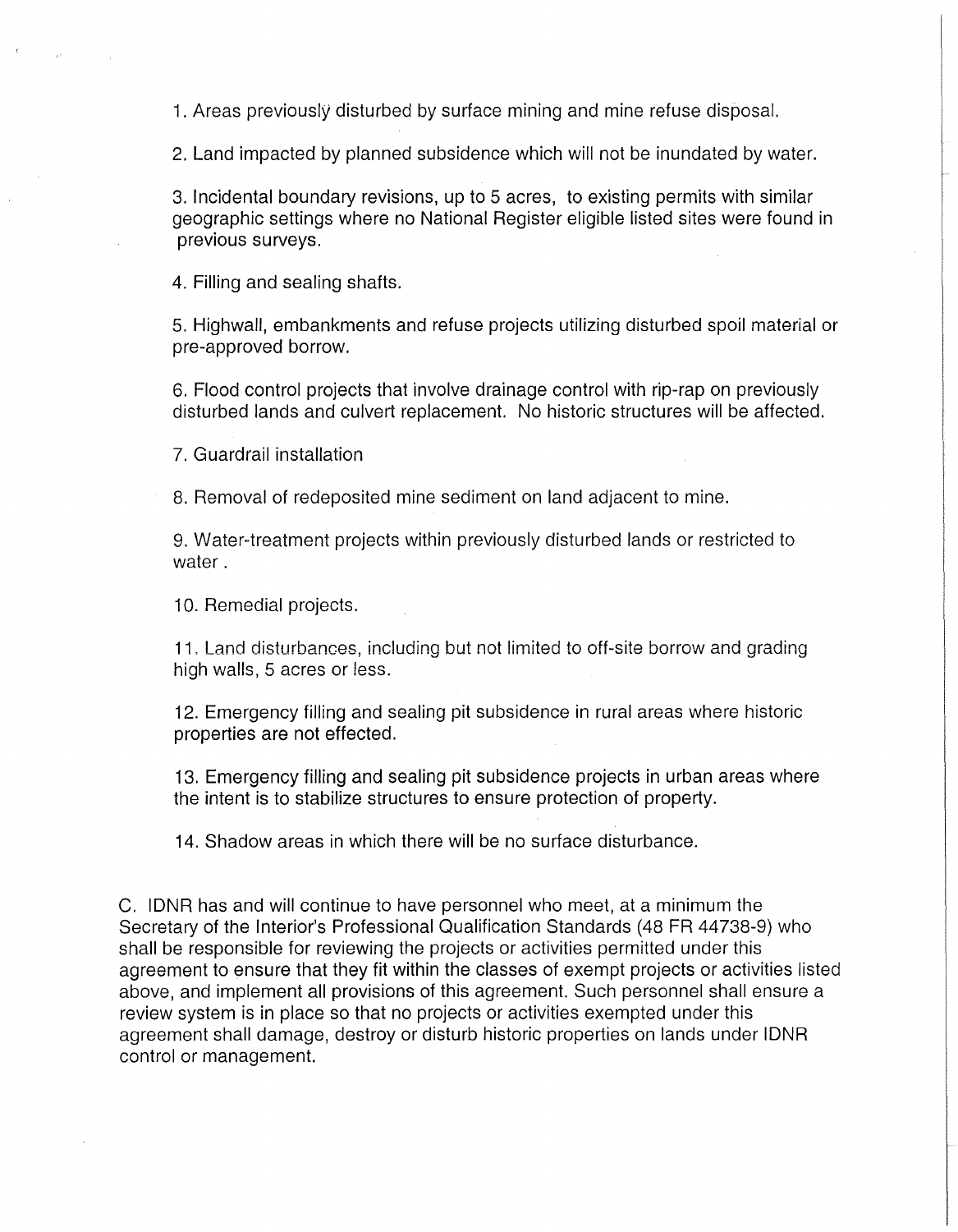D. IDNR will keep a record of reviews in which the IDNR personnel responsible for implementing this agreement has made a determination that the project or activity was an exempted class. This record shall be submitted to IHPA for review on an annual basis. Such a record shall include project description and explanation of IDNR's determination that the project will have no effect. This explanation shall include sufficient project description to justify its inclusion within a class of exempt project or activity. IHPA will acknowledge in writing approval of the yearly exception list.

#### II. CONTEXT STATEMENT

A. IDNR will develop a context statement examining both regional and temporal variations in the Illinois coal industry. The result will be a document to be used to evaluate the significance of the remaining material culture associated with abandoned coal mining sites. Themes will include, mining technology, mining transportation systems, the miner at work and in the home, site structure, ethnicity and the role of prominent figures.

#### 111. ARCHAEOLOGICAL SURVEY AND NATIONAL REGISTER EVALUATION

A. The IDNR shall ensure that an archaeological inventory survey (Phase I) will be performed in all project areas not previously surveyed and which do not fall within the exemptions. A report of the survey shall be submitted to IHPA for review and comment. IDNR may proceed with the undertaking if no response is received from IHPA within 45 days.

B. A National Register evaluation (Phase II) will be performed at all archaeological sites affected by the project or activity which are potentially eligible for listing on the National Register of Historic Places. A report of the Phase II findings shall be submitted to IHPA for review and comment. IDNR may proceed with the undertaking if no response is received from IHPA within 45 days.

C. A National Register evaluation may proceed if the archaeological survey identifies archaeological sites recommended for a National Register evaluation and the IDNR Cultural Resource Coordinator concurs.

D. The Phase I and Phase II archaeological investigations will be conducted in a manner consistent with the Secretary of the Interior's Standards and Guidelines for Identification (48 FR 44720-23). All Phase I and Phase II archaeological investigations will be carried out under the direct supervision of an archaeologist that meets, at a minimum, the Secretary of Interior's Professional Qualification Standards (48 FR 44738-9). The Phase I and Phase II investigations will be implemented by the IDNR, and reviewed by IHPA.

E. In consultation with IHPA, IDNR shall evaluate properties identified through the Phase II survey against the NRHP criteria (36 CFR Part 60.4).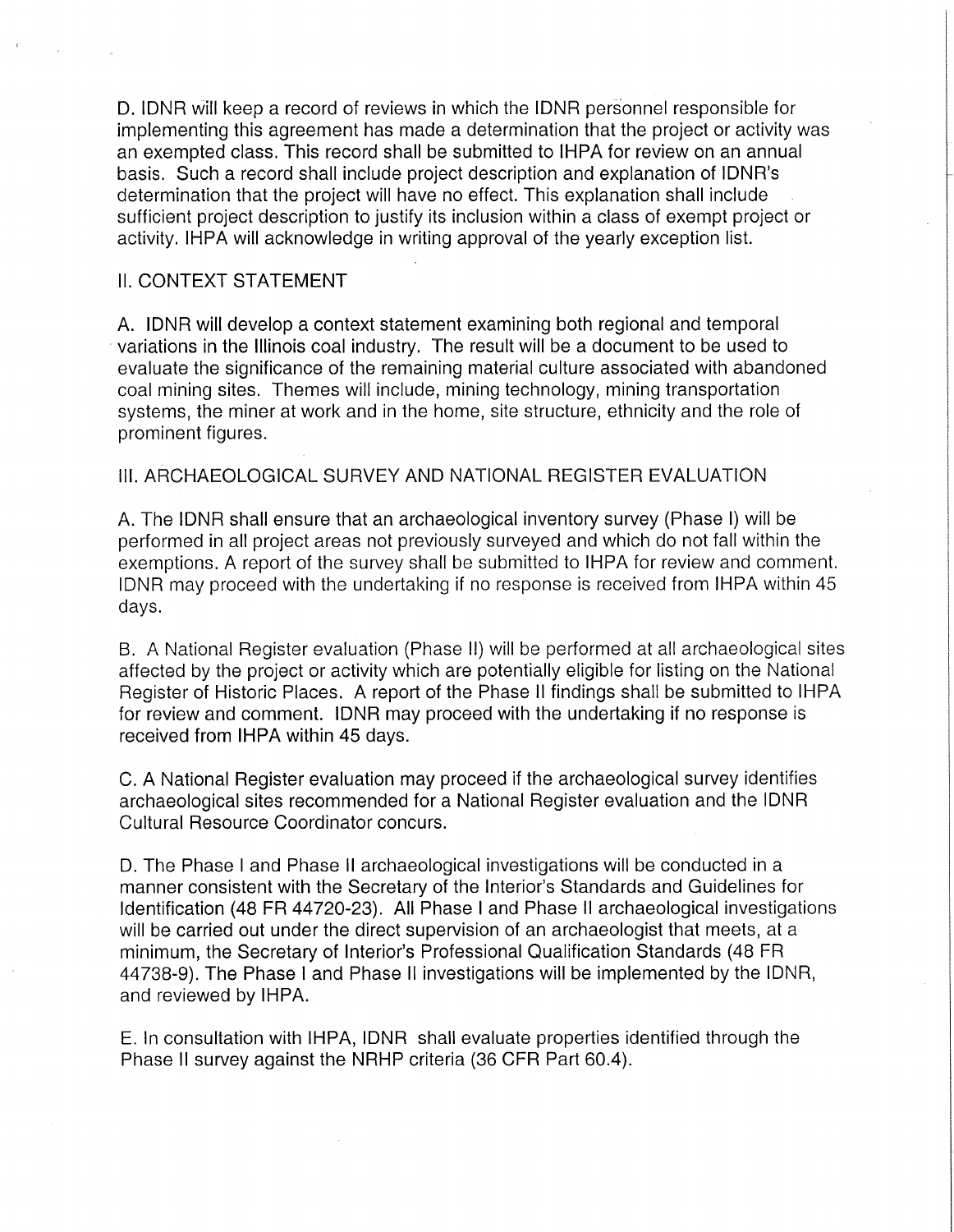1. For those cultural properties which the IDNR and IHPA agree are not eligible for inclusion in the NRHP, no further archaeological investigations will be required, and the proposed project may proceed in those areas.

2. If the survey results in the identification of cultural properties that the IDNR and IHPA agree are eligible for inclusion in the NRHP, such sites will be treated in accordance with Stipulation IV below.

E. The IDNR will ensure adequate site forms are produced for each new site identified and site update forms for each previously recorded site, and that these are sent to IHPA and the Illinois State Museum in a timely fashion.

IV. ARCHAEOLOGICAL DATA RECOVERY (Phase Ill)

A. Those sites which the IDNR and IHPA agree are eligible for inclusion in the NRHP will be treated in the following manner:

1. The IDNR shall ensure that a data recovery plan addressing substantive research questions is developed in consultation with IHPA for the recovery of relevant archaeological data. The plan shall be consistent with the Secretary of the Interior's Standards and Guidelines for Archaeological Documentation (48 FR 44734-37). The plan shall specify, at a minimum, the following:

a. The property, properties, or portions of properties where data recovery is to be carried out;

b. The research questions to be addressed through the data recovery, with an explanation of their relevance and importance;

c. The methods to be used, with an explanation of their relevance to the research questions; and

d. A proposed schedule for the submission of progress reports to IHPA.

2. The data recovery plan shall be submitted by the IDNR to IHPA for thirty (30) days review and comment. After approval, the IDNR shall then ensure that the data recovery plan is implemented. IHPA shall monitor this implementation.

B. The IDNR shall ensure that the data recovery plan is carried out by or under the direct supervision of an archaeologist(s) that meets, at a minimum, the Secretary of the Interior's Professional Qualification Standards (48 FR 44738-9).

C. The IDNR and the archaeological contractor will ensure that an adequate program for security of the historic properties from vandalism during data recovery operations is developed and implemented.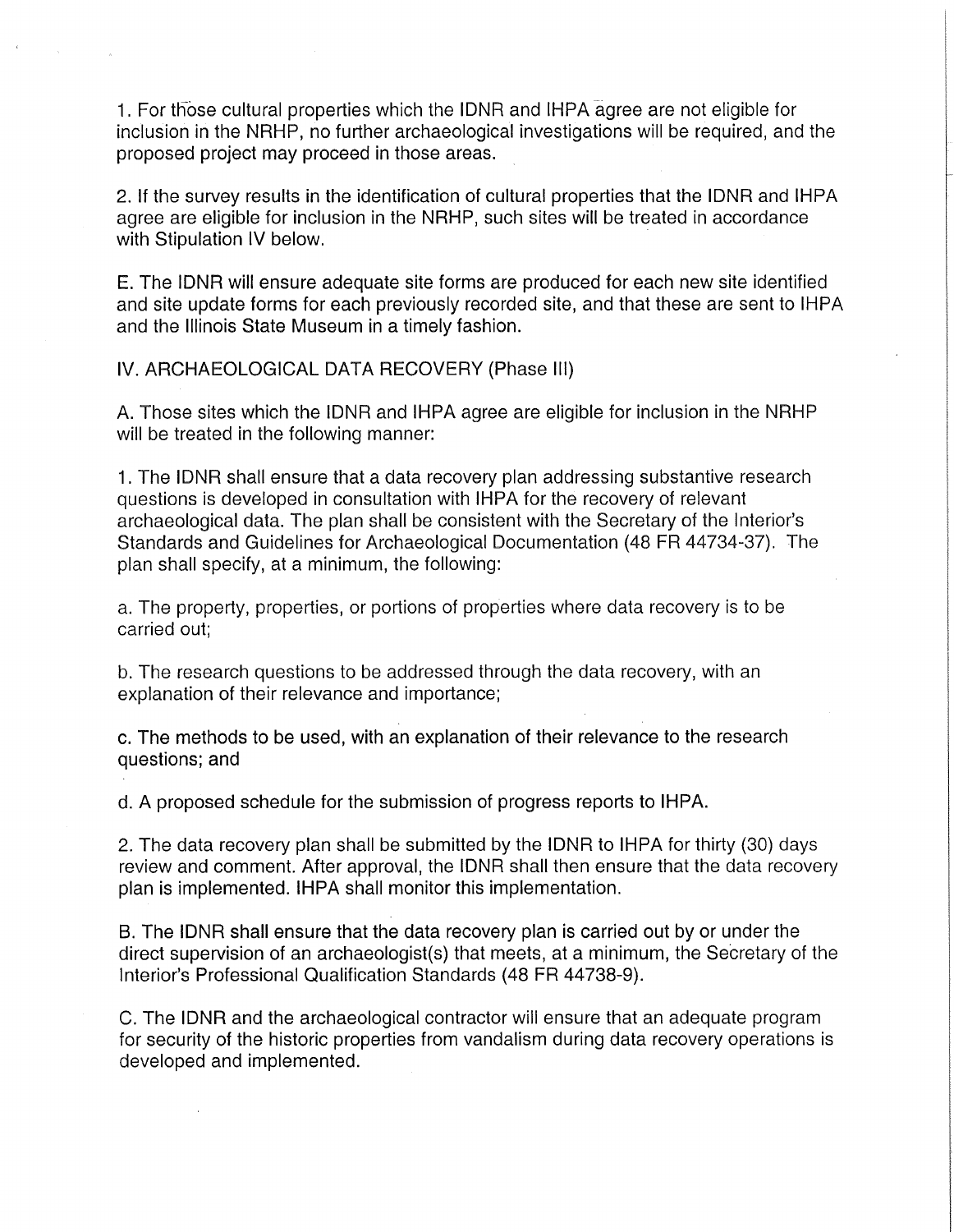D. The IDNR will ensure that adequate laboratory time, space, and funds are available for analysis of the osteological, cultural, and biological materials recovered.

E. A report of the Phase Ill data recovery shall be submitted to IHPA for review and comment.

V. CURATION AND DISSEMINATION OF INFORMATION

A. In consultation with the IHPA, the IDNR shall ensure that all materials and records resulting from the data recovery conducted are curated at the Illinois State Museum, pursuant to the Illinois Archaeological and Paleontological Resources Protection Act (IL. REV. STAT. 1989, ch. 127, par. I33c.OI et seq.) and in accordance with 36 CFR Part 79.

B. The IDNR shall ensure that all final archaeological reports resulting from actions pursuant to this Agreement will be provided in a format acceptable to IHPA. The IDNR shall ensure that all such reports are responsive to contemporary standards.

### VI. PROVISION FOR UNDETECTED ARCHAEOLOGICAL RESOURCES DISCOVERED DURING IMPLEMENTATION

A. If during construction of any IDNR managed project, if any historic properties are discovered, IDNR agrees that construction activities shall be discontinued until consultation with IHPA. Notification to IHPA shall be within 72 hours and shall be the responsibility of the IDNR, Cultural Resource Coordinator.

VI. AGREEMENT REVIEW

A. IHPA and IDNR shall consult annually to review implementation of the terms of this agreement and determine whether revisions are needed.

B. Each year the IDNR will notify the public of its current activities carried out pursuant to this agreement, and make available for public inspection documentation on the program.

C. Once the Federal Advisory Council on Historic Preservation and the Federal Office of Office of Surface Mining approve a national Programmatic Agreement pursuant to Section 106 of the national Historic Preservation Act of 1966, as amended, IHPA and IDNR agree to modify this Programmatic Agreement to reflect the Federal agreement.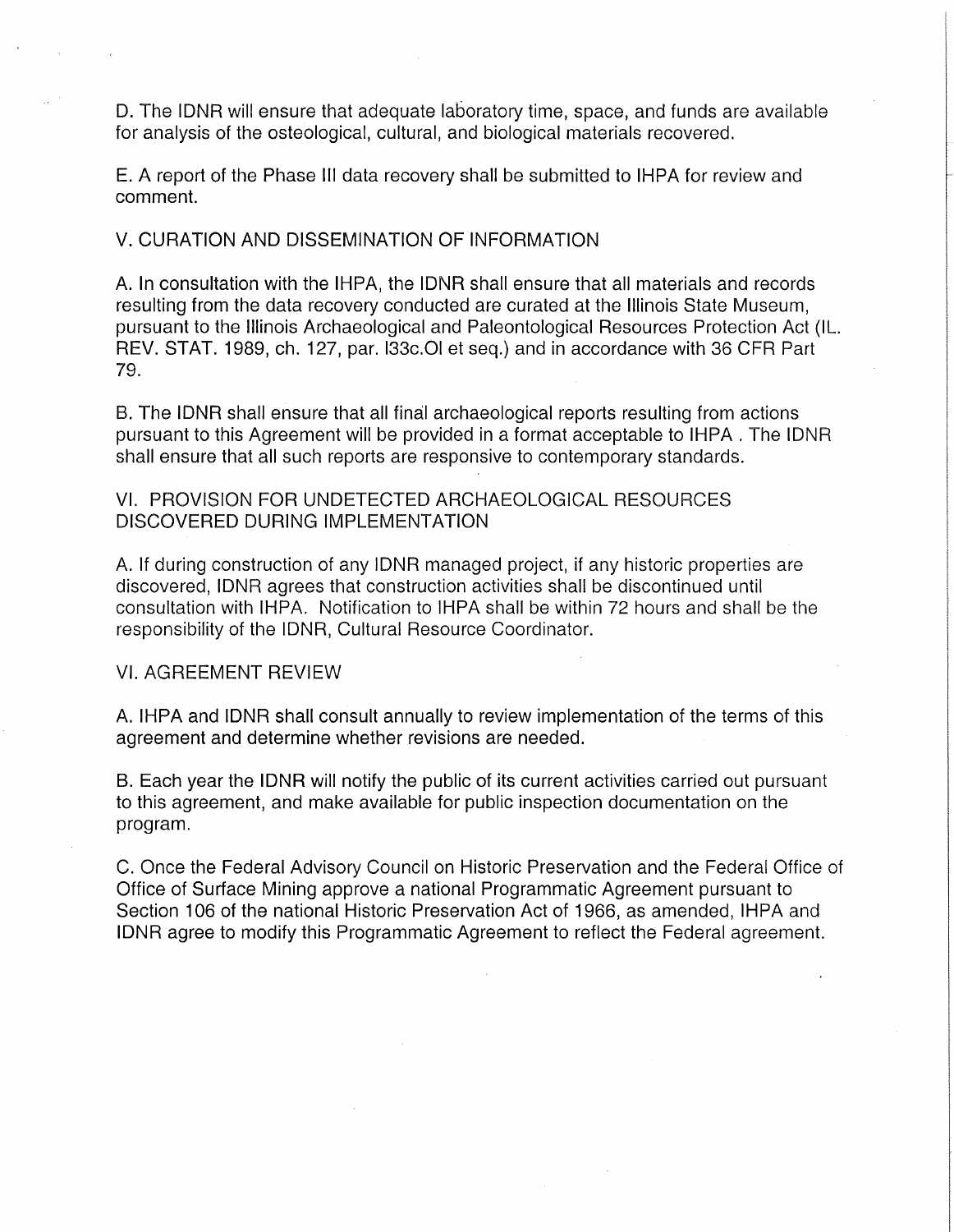#### IX. TERMINATION OF THIS AGREEMENT

If one or more of the signatories to this agreement wish to withdraw from the terms of this agreement, they shall provide thirty (30) days notification to all other signatories.

Director linois Department of Natural Resources

Director, Illinois Historic Preservation Agency

 $\mathscr{N}_{\mathscr{C}\!\!\mathscr{A}}^{\mathscr{D}}$ 

Date

**PROVED FOR EXECUTIVE:**  $5703$  $ale$ 330 Counsel: S. Jukanshi